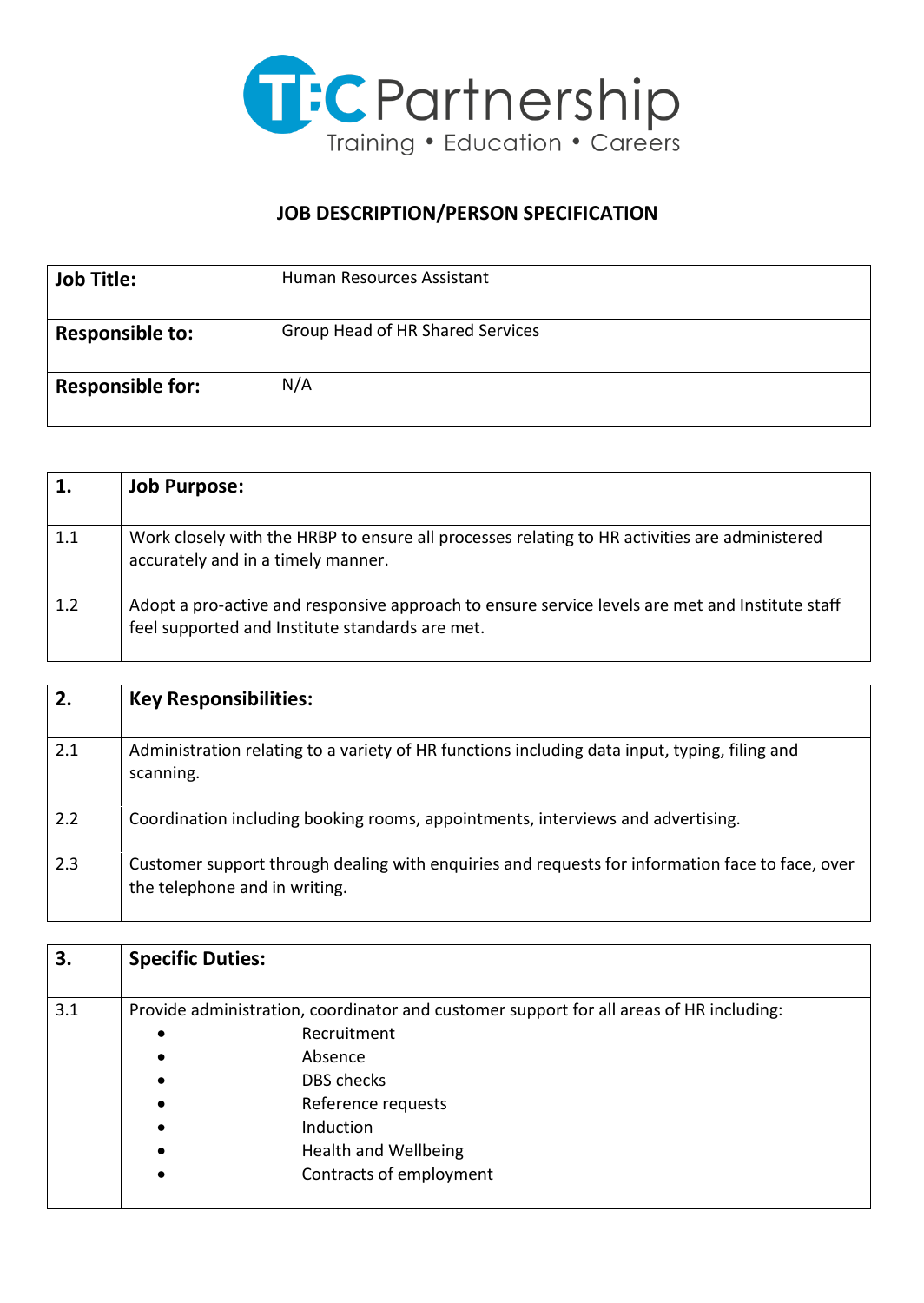| 3.2 | Ensure all internal systems are up to date and displays relevant materials.                                   |
|-----|---------------------------------------------------------------------------------------------------------------|
| 3.3 | Maintain accurate personal records at all times.                                                              |
| 3.4 | To provide appropriate advice and guidance to managers and staff on issue relating to their<br>employment.    |
| 3.5 | Provision of cover as required for the other HR Assistants.                                                   |
| 3.6 | Work flexibly to ensure that the HR service is responsive to the needs of internal and external<br>customers. |
| 3.7 | Liaise with Institute staff and managers as necessary.                                                        |
| 3.8 | Participate in Partnerships working groups as required.                                                       |

| 4.  | <b>Budget Responsibility:</b>                                                                                                                                                                                                         |
|-----|---------------------------------------------------------------------------------------------------------------------------------------------------------------------------------------------------------------------------------------|
| 4.1 | The post has no specific budget responsibility other than the general requirement to ensure that<br>any spending they are responsible for is undertaken in accordance with the Partnership's<br>purchasing and financial regulations. |

| 5.  | <b>Continuing Professional Development:</b>                                                                                                                                                                                                                                                                                    |
|-----|--------------------------------------------------------------------------------------------------------------------------------------------------------------------------------------------------------------------------------------------------------------------------------------------------------------------------------|
| 5.1 | The post holder will proactively take part in the Partnership Appraisal (PDR) process and will<br>appraise any staff they are responsible for.                                                                                                                                                                                 |
| 5.2 | The post holder must undertake all training deemed mandatory by the Partnership (e.g.<br>Safeguarding, Equality and Diversity and Health and Safety) and will be expected to attend all<br>other relevant training and continuous professional development events. They are responsible<br>for their own professional updating |

| 6.  | <b>Health and Safety:</b>                                                                                                                                                                                           |
|-----|---------------------------------------------------------------------------------------------------------------------------------------------------------------------------------------------------------------------|
| 6.1 | The post holder will be required:                                                                                                                                                                                   |
|     | To take reasonable care to safeguard their own safety and that of others with whom<br>$\bullet$<br>they work;<br>To cooperate with designated officers named by the Governors and/or the Principal and<br>$\bullet$ |
|     | any other designated Institute manager to enable the Institute to comply with its<br>obligations under Health and Safety legislation.                                                                               |
|     | Not to interfere with or to misuse anything provided in the interests of health and<br>$\bullet$<br>safety or welfare.                                                                                              |
|     | To report immediately any defects in plant, equipment or the environment<br>$\bullet$                                                                                                                               |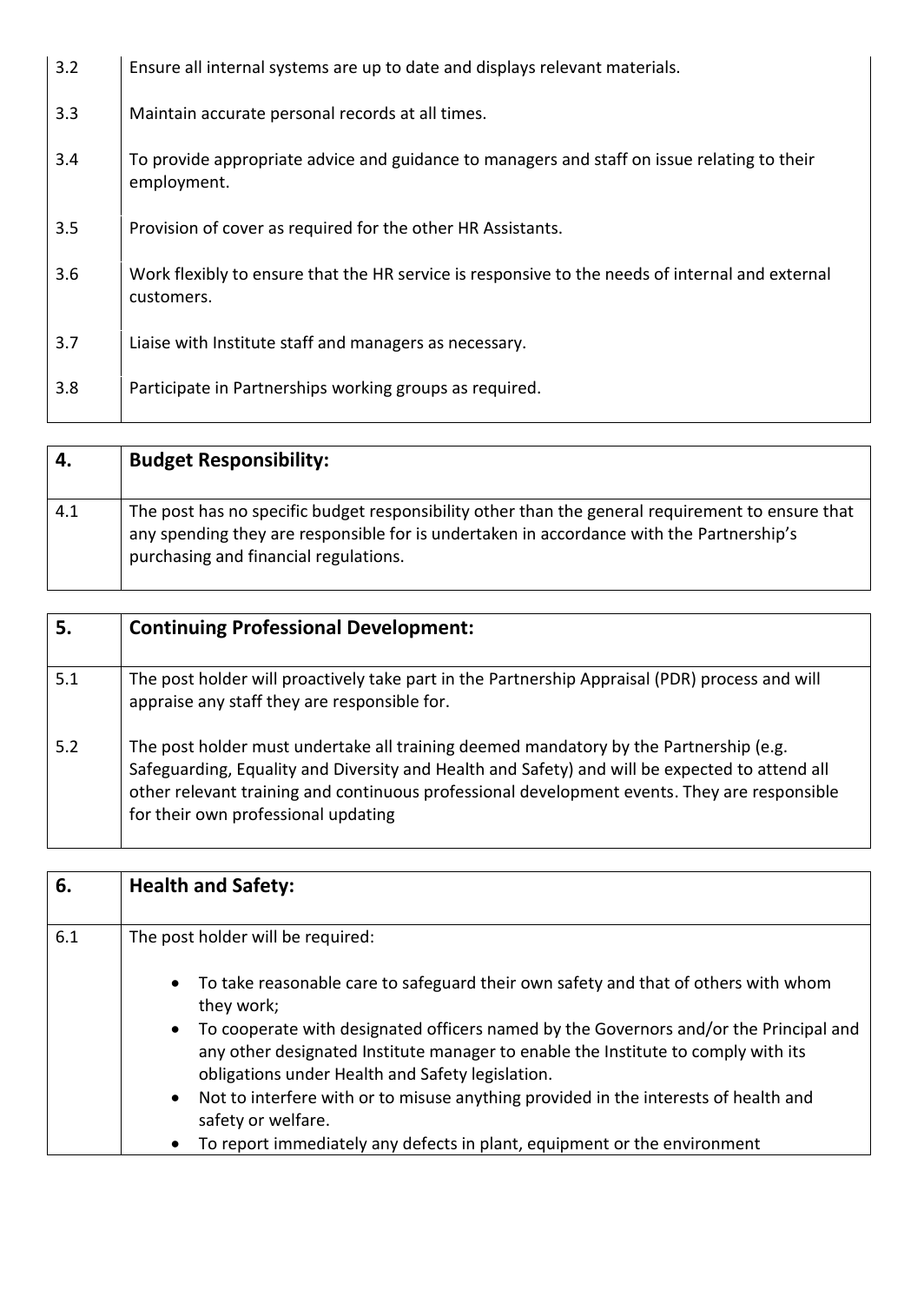| 7.  | <b>Equality and Diversity:</b>                                                                                                                                                                                                                                                                                 |
|-----|----------------------------------------------------------------------------------------------------------------------------------------------------------------------------------------------------------------------------------------------------------------------------------------------------------------|
| 7.1 | The Partnership is committed to the provision of equal opportunities and strives to ensure that<br>unfair discrimination does not occur. All employees have a duty to ensure unfair discrimination<br>does not occur and to support the implementation of the Partnership's Equality policy as<br>appropriate. |

| 8.  | <b>Safeguarding Children and Vulnerable Adults:</b>                                                                                                                                                                                                                                                                                                          |
|-----|--------------------------------------------------------------------------------------------------------------------------------------------------------------------------------------------------------------------------------------------------------------------------------------------------------------------------------------------------------------|
| 8.1 | The Partnership recognises that it has a statutory and moral duty towards safeguarding the<br>welfare of children, young people and, if appropriate, vulnerable adults who participate in any<br>Institute group activities and expects all staff to share this commitment. All safeguarding<br>mandatory training and updating must be undertaken (see 5.2) |

| 9.  | <b>TEC Partnership Policies and Procedures:</b>                                                                                                               |
|-----|---------------------------------------------------------------------------------------------------------------------------------------------------------------|
| 9.1 | All staff are required to be aware of and comply with all TEC Partnership Policies and Procedures<br>which are accessed via the Virtual Learning Environment. |

## **Note**

This job description is current as at the date of your appointment. In discussion with your line manager your post description may be varied at any time to reflect or anticipate changes in or to the post and you may be required to undertake other duties commensurate with the grade of your post.

**\_\_\_\_\_\_\_\_\_\_\_\_\_\_\_\_\_\_\_\_\_\_\_\_\_\_\_\_\_\_\_\_\_\_\_\_\_\_\_\_\_\_\_\_\_\_\_\_\_\_\_\_\_\_\_\_\_\_\_\_\_\_\_\_\_\_\_\_\_\_\_\_\_\_\_\_\_\_\_\_\_\_\_\_\_\_** 

## *Please see following page for Person Specification*